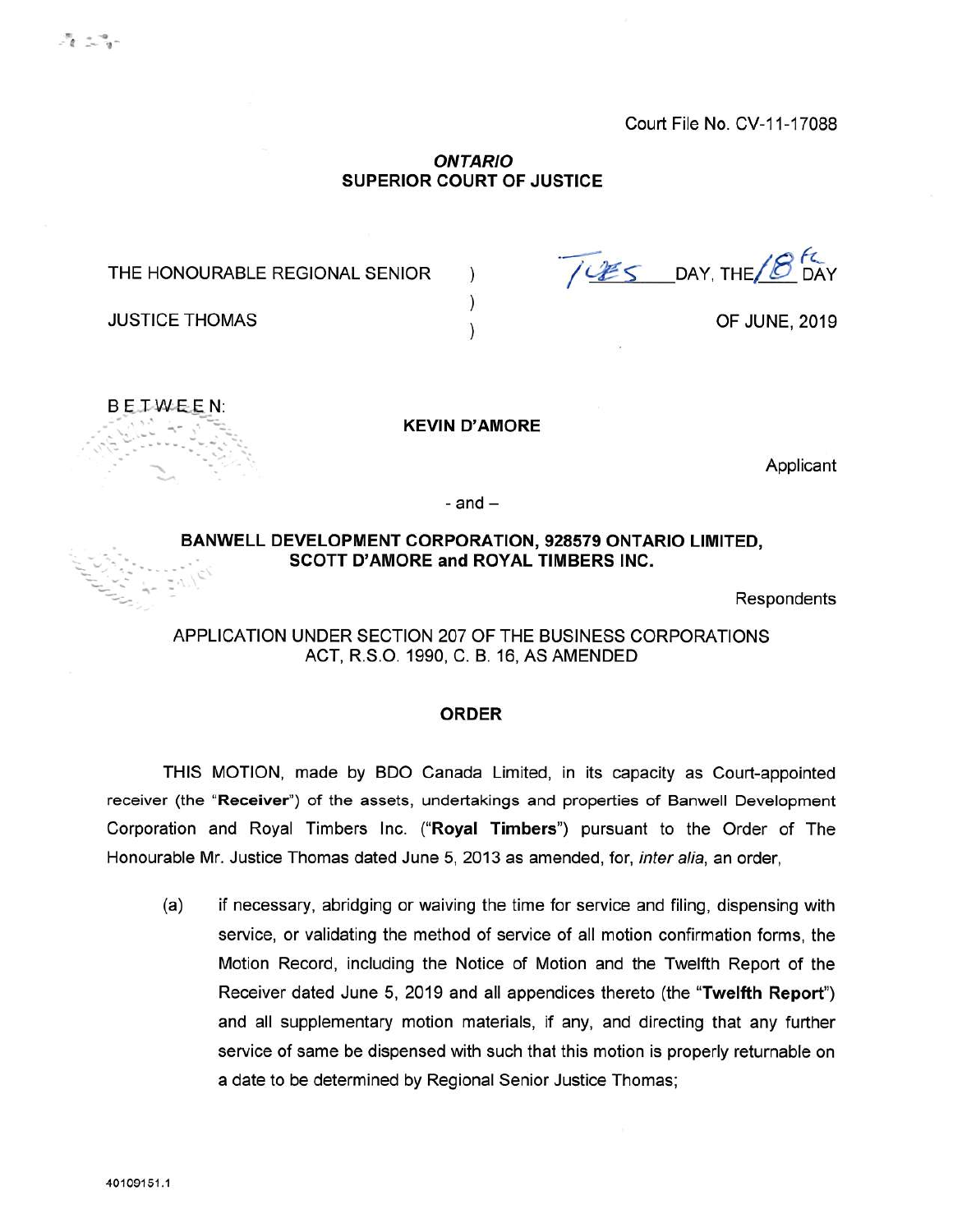- (b) approving the Twelfth Report and the activities and actions of the Receiver described therein; and
- (c) approving the Banwell Statement of Receipts and Disbursements, the Royal Timbers Statement of Receipts and Disbursements and the Real Ranchs' Trust Account Statement of Receipts and Disbursements, each as defined in the Twelfth Report; and
- (d) approving the professional fees and disbursements of the Receiver, and Miller Thomson LLP, counsel to the Receiver.

was heard in writing this day at the Courthouse, 245 Windsor Avenue, Windsor, Ontario.

ON READING the Twelfth Report, the motion being unopposed, and on noting that no one appeared, although properly served as appears from the affidavit of Catherine A. O'Neill sworn June 14, 2019, filed.

1. THIS COURT ORDERS that the time for service and filing of all motion confirmation forms, the Motion Record, including the Notice of Motion and the Twelfth Report, are hereby abridged and validated, as necessary, such that this motion is properly returnable today and hereby dispenses with further service thereof.

2. THIS COURT ORDERS that the Twelfth Report and the activities and actions of the Receiver described therein are hereby approved.

3. THIS COURT ORDERS that the Banwell Statement of Receipts and Disbursements, the Royal Timbers Statement of Receipts and Disbursements and the Real Ranchs' Trust Account Statement of Receipts and Disbursements, each as defined in the Twelfth Report, be and the same are hereby approved; and

4. THIS COURT ORDERS that the Professional Fees of the Receiver and its legal counsel, Miller Thomson LLP, as described in the fee affidavits of Stephen Cherniak sworn June 4, 2019and Sherry Kettle sworn June 5, 2019 be and the same are hereby approved.

| <b>ENTERED AT WINDSOR</b> |
|---------------------------|
| In Book No.               |
| re Document No.<br>201920 |
|                           |

Justice, Optario Superior Court of Justice

THE HONOURABLE **REGIONAL SENIOR** USTICE B. G. THOMAS

 $\mathcal{F}_{\mathcal{X}}$